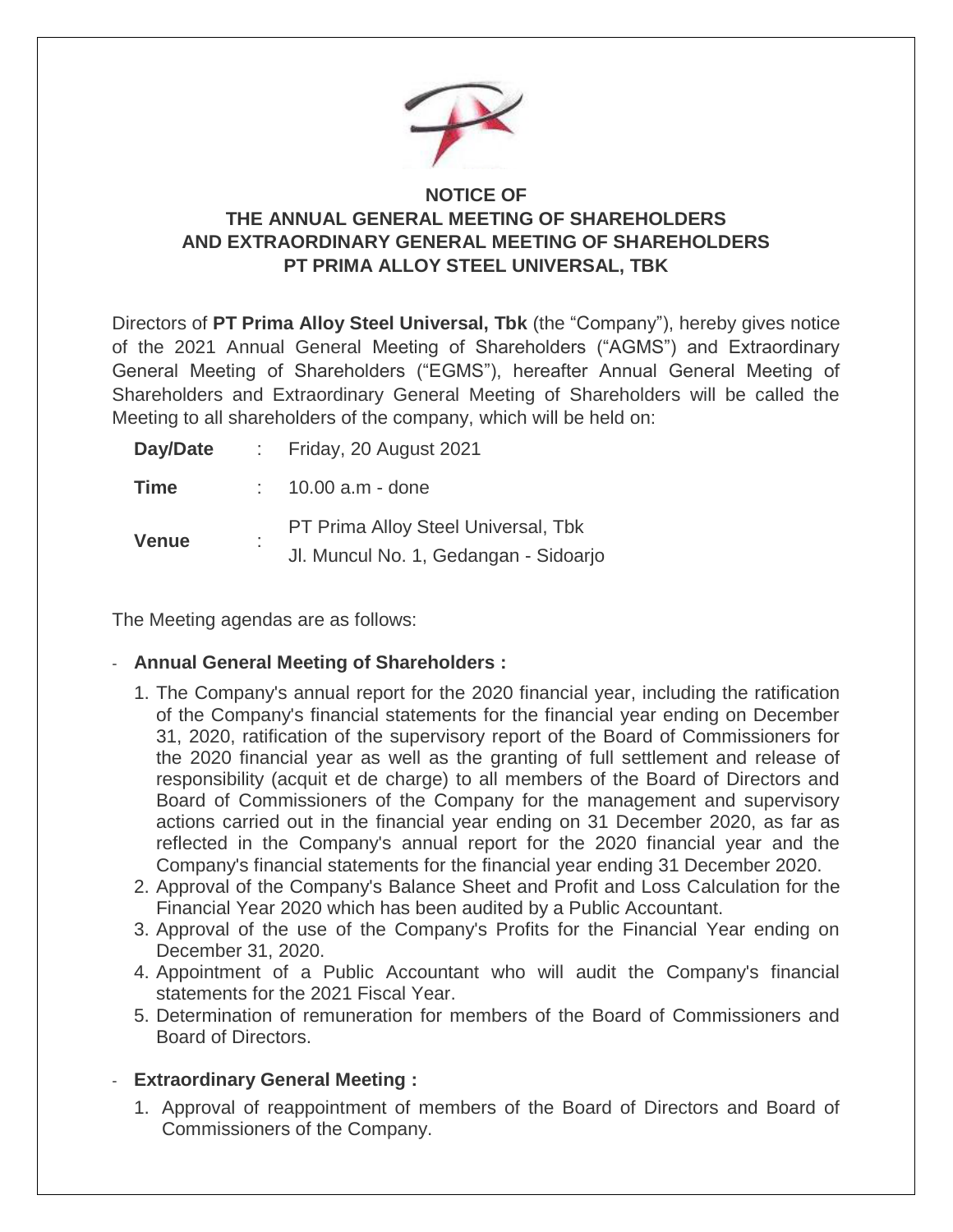2. Approval of the adjustment of the Company's Articles of Association with the Financial Services Authority Regulation No. 15/POJK.04/2020 concerning the Plan and Implementation of the General Meeting of Shareholders of a Public Company

Note:

- 1. The Company will not send a specific invitation to shareholders given that this invitation constitutes an official invitation to the Company. This invitation can also be found at the Company's website at <www.panther-wheels.net> and the **eASY.KSEI**.
- 2. Materials related to the Meeting are available at the Company's office as of the Invitation date on 29 July 2021 and up to the Meeting's date on 20 August 2021 as the Company informed above.
- 3. The shareholders who are entitled to attend or be represented at the Meeting are those whose names are listed in the Shareholders Register of the Company as of the Stock Exchange's closing hour on 28 July 2021
- 4. Shareholders can participate in the Meeting by either:
	- a. physically attending the Meeting; or
	- b. electronically attending the Meeting through the **eASY.KSEI**.
- 5. Shareholders who wish to attend electronically, as mentioned in item 4 letter b, must be local individual shareholders who have shares deposited in KSEI's collective custody.
- 6. Shareholders can utilize the **eASY.KSEI** by accessing **eASY.KSEI** menu, **Login eASY.KSEI** submenu in the AKSes facility [\(https://akses.ksei.co.id/\)](about:blank).
- 7. Prior to participating in the Meeting, shareholders must first read the terms presented in this Invitation, as well as other stipulations related to Meeting as authorized by each Company. Other terms can be found in the attached document on the *'Meeting Info'* feature provided in the **eASY.KSEI** and/or Meeting invitations posted at the websites of the respective Company. The Company retains the rights to authorize more terms in relation to shareholders or shareholder representatives' physical participation in the Meeting.
- 8. Shareholders who wish to physically attend the Meeting or exercise their voting rights through the **eASY.KSEI**, must first inform their attendance or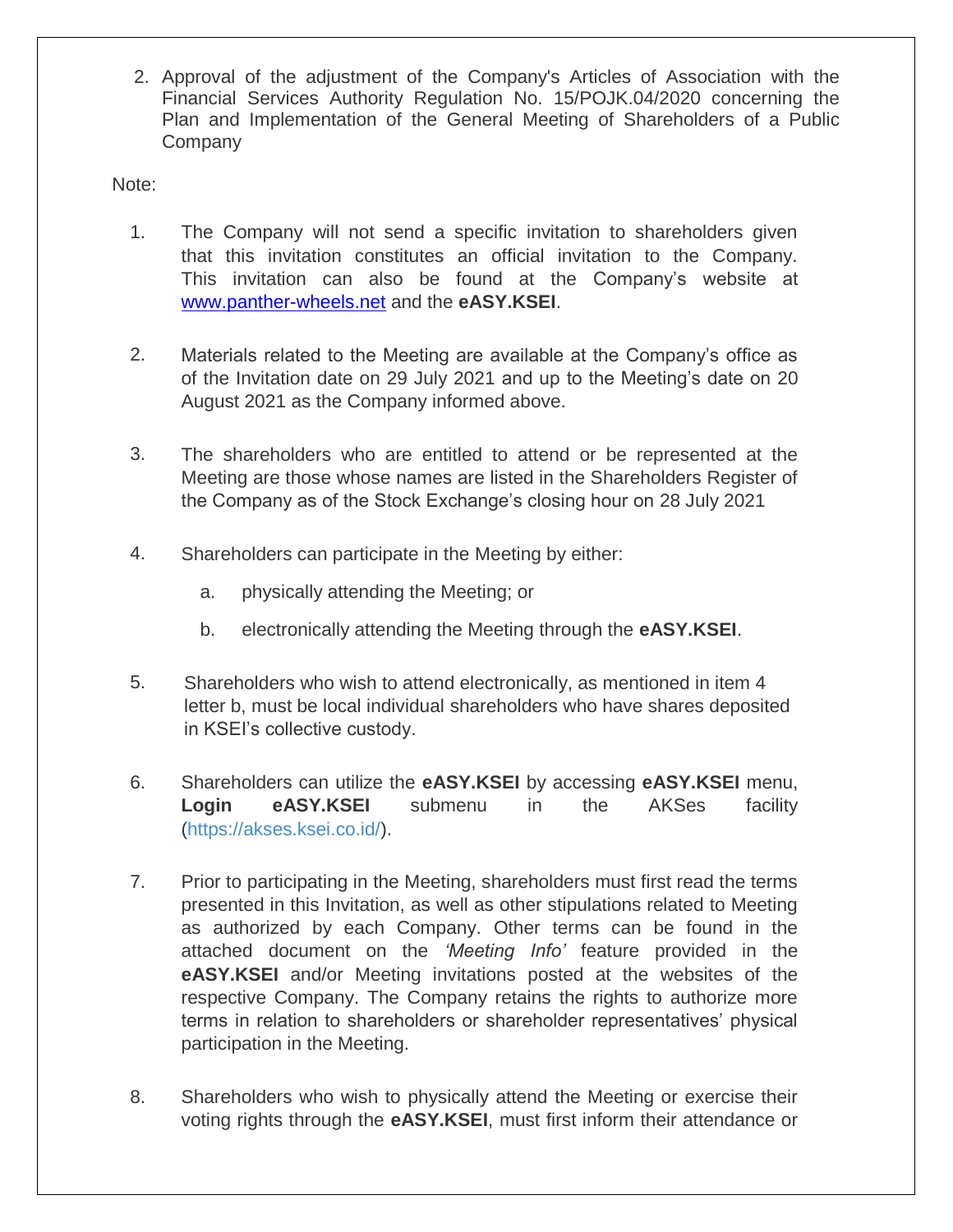the attendance of their appointed representatives, and/or submit their votes through the **eASY.KSEI**.

- 9. The deadline for declaring attendance, appointing representatives, or submitting votes through the **eASY.KSEI** is set at 12:00 pm Western Indonesian Time (WIB) 1 (one) business day before the Meeting's date.
- 10. Prior to entering the Meeting room, all shareholders or their representatives who wish to physically participate in the meeting must first fill in the attendance list and show original proofs of identity.
- 11. Shareholders who wish to attend or authorize a representative to attend the Meeting electronically through the **eASY.KSEI** must consider the following points:
	- a. Registration Process
		- i. Local individual shareholders who **have not** provided their attendance declaration before the deadline mentioned on item 9, but wish to attend the Meeting electronically, must first register their attendance through the **eASY.KSEI** during the date of the Meeting and before the time that the Company ends the Meeting's electronic registration.
		- ii. Local individual shareholders who have provided their attendance declaration but have not submitted their vote on a minimum of 1 (one) of the Meeting agendas through the **eASY.KSEI** before the deadline mentioned on item 9 and wish to attend the Meeting electronically, must first register their attendance through the **eASY.KSEI** during the date of the Meeting and before the time that the Company ends the Meeting's electronic registration.
		- iii. Shareholders who have authorized the Company's Independent Representative or an Individual Representative but have not submitted their vote on a minimum of 1 (one) of the Meeting agendas through the **eASY.KSEI** before the deadline mentioned on item 9 and wish to attend the Meeting electronically must first register their attendance through the **eASY.KSEI** during the date of the Meeting and before the time that the Company ends the Meeting's electronic registration.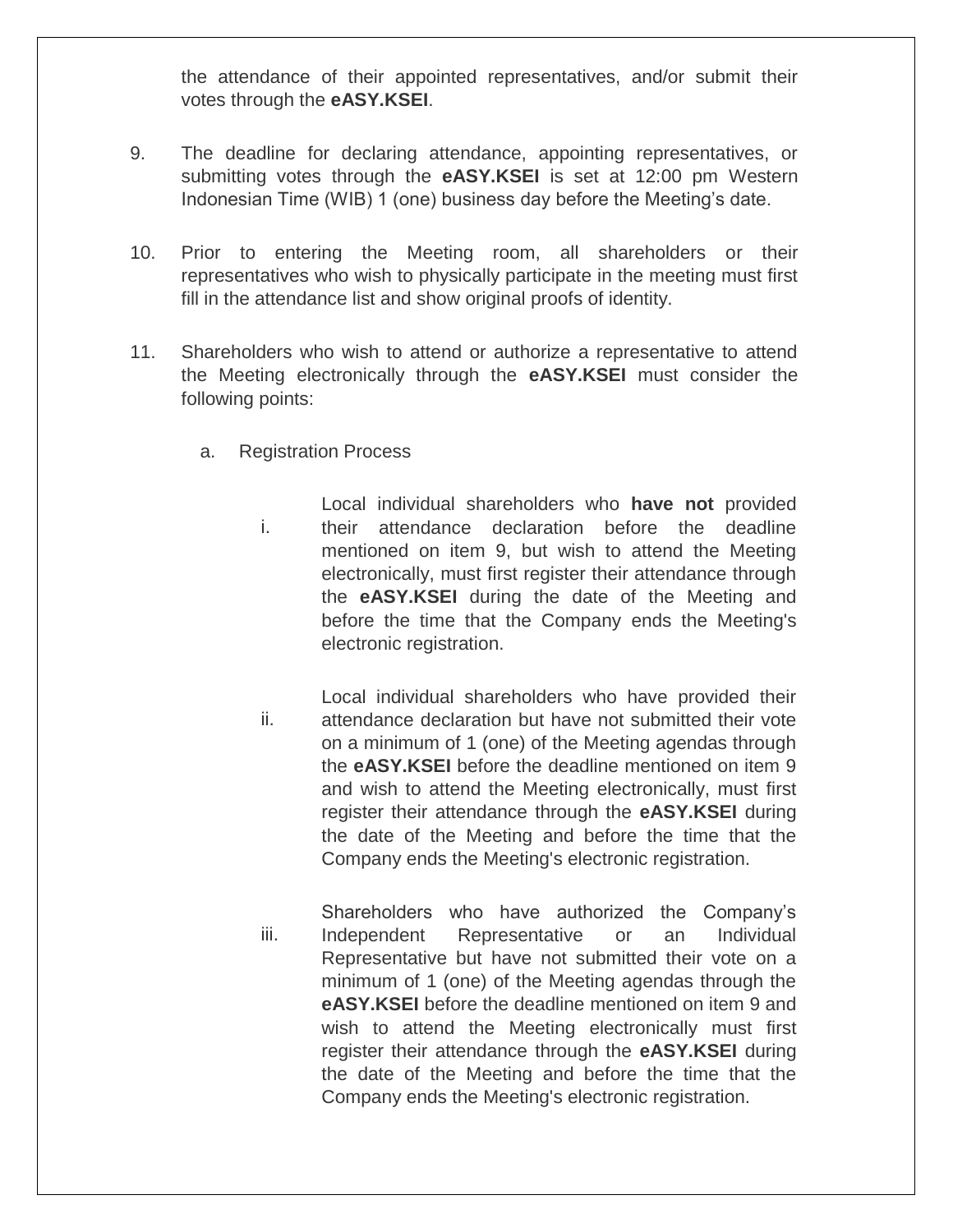iv. Shareholders who have authorized an Intermediary Participant Representative (Custodian Bank or Securities Company) and have submitted their vote through the **eASY.KSEI** before the deadline mentioned on item 9 are required to request their registered representatives in the **eASY.KSEI** to register their attendance through the **eASY.KSEI** during the date of the Meeting before the time that the Company ends the Meeting's electronic registration.

- v. Shareholders who have submitted their attendance declaration or authorized a Company-appointed Independent Representative or Individual Representative and have provided their votes for a minimum of 1 (one) of the Meeting agendas through the **eASY.KSEI** before the deadline mentioned on item 9 do not need to electronically register their attendance through the **eASY.KSEI** on the Meeting's date. Shares' ownership will be automatically calculated as an attendance quorum and submitted votes will be automatically counted during the Meeting's voting process.
- vi. Lateness or electronic registration failures, as mentioned in points number i - iv, for whatever reason that cause shareholders or their representatives to not be able to electronically attend the Meeting, will prevent their shares from being counted as a quorum for the Meeting.
- b. Electronic Statements or Opinions Submission Process
	- i. Shareholders or their representatives are provided 3 (three) opportunities to present their questions and/or opinions in discussion in each Meeting agendas. Questions and/or opinions on each of the Meeting agendas can be submitted in writing by the Shareholders or their representatives through [the chat](https://geekprank.com/chat-screenshot/) feature in the 'Electronic Opinions' made available in the E-Meeting Hall screen of the **eASY.KSEI**. Questions and/or opinions can be given as long as the Meeting's status in the 'General Meeting Flow Text' status is written as *"Discussion started for agenda item no. [ ]".*

ii. The mechanism of handling questions and / or opinions through 'Electronic Opinion' screen in the **eASY.KSEI** is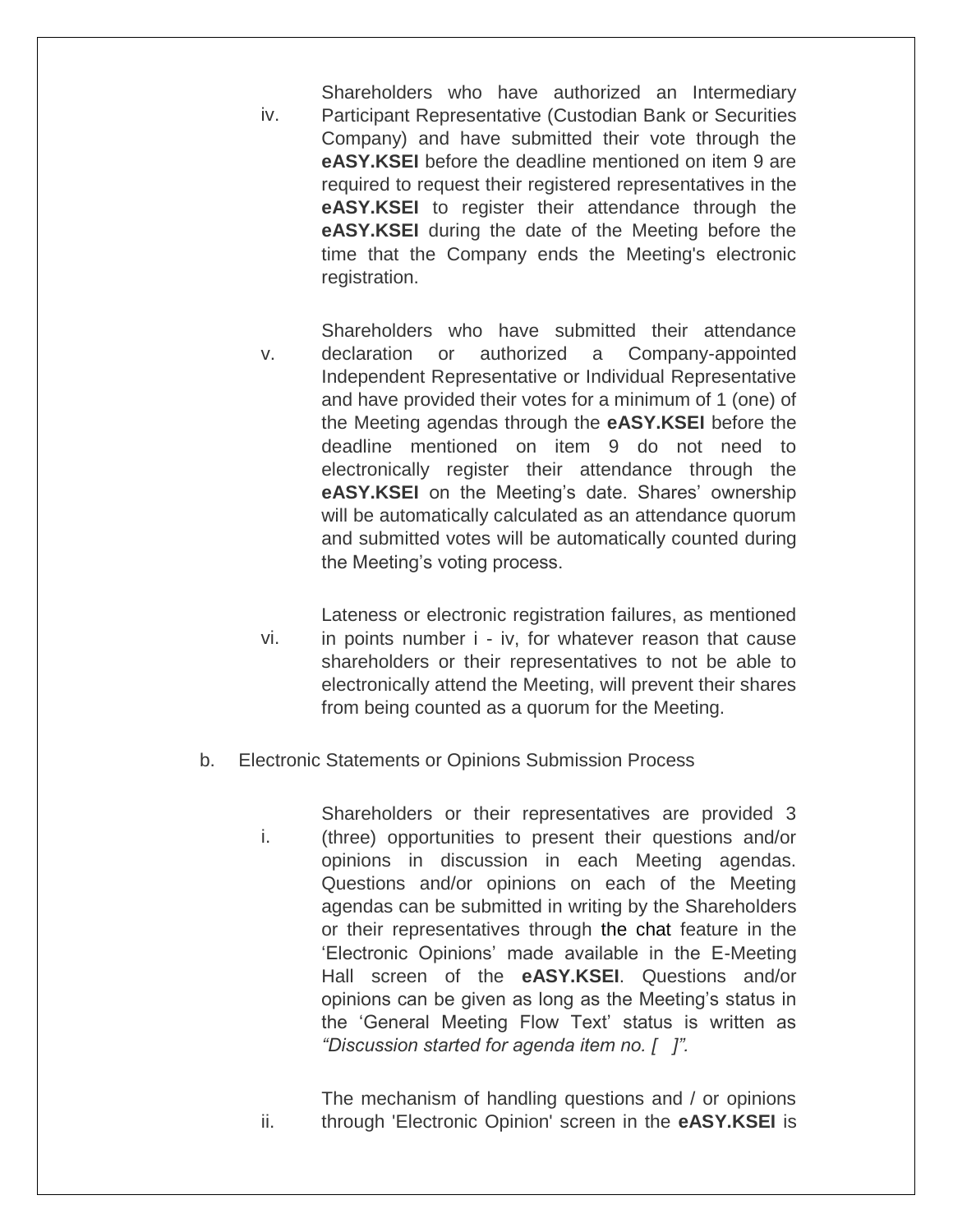determined by the respective Company and will be included in the Company's Meeting Guidelines through the **eASY.KSEI**.

- iii. Shareholders' representatives who electronically attend the Meeting and submit a question and/or opinion during a discussion session of one of the Meeting agendas are required to type in the name of the shareholder and amount of shares they represent first before they write their respective questions and/or opinions.
- c. Proses Pemungutan Suara/Voting
	- i. The voting process will be conducted electronically through the E-Meeting Hall menu, Live Broadcasting submenu of the **eASY.KSEI**.
	- ii. Shareholders or their representatives who have not submitted their votes on the particular Meeting agenda, as mentioned in item 11 letter a number i - iii, are given an opportunity to submit their votes as the Company opens the voting period in the E-Meeting Hall screen of the **eASY.KSEI**. After the electronic voting period for one of the Meeting agendas is started, the system will automatically count down the voting time by a maximum of 5 (five) minutes. During the electronic voting time, a *"Voting for Agenda item no [ ] has started"* status would be displayed at the 'General Meeting Flow Text' column. Shareholders or their representatives who have not submitted their votes during a specific Meeting agenda after the 'General Meeting Flow Text' column's status has changed to *"Voting for Agenda item no [ ] has ended"* will be considered to give an Abstain vote for the related Meeting agenda.
	- iii. The voting time in th electronic voting process is a standardized time set by the **eASY.KSEI**. Each Company can set their own policies on electronic voting time for each of their Meeting agendas (with a maximum of five minutes per Meeting agenda) and include them in the Meeting's Guideline through the **eASY.KSEI**.
- d. Live Broadcast of The Meeting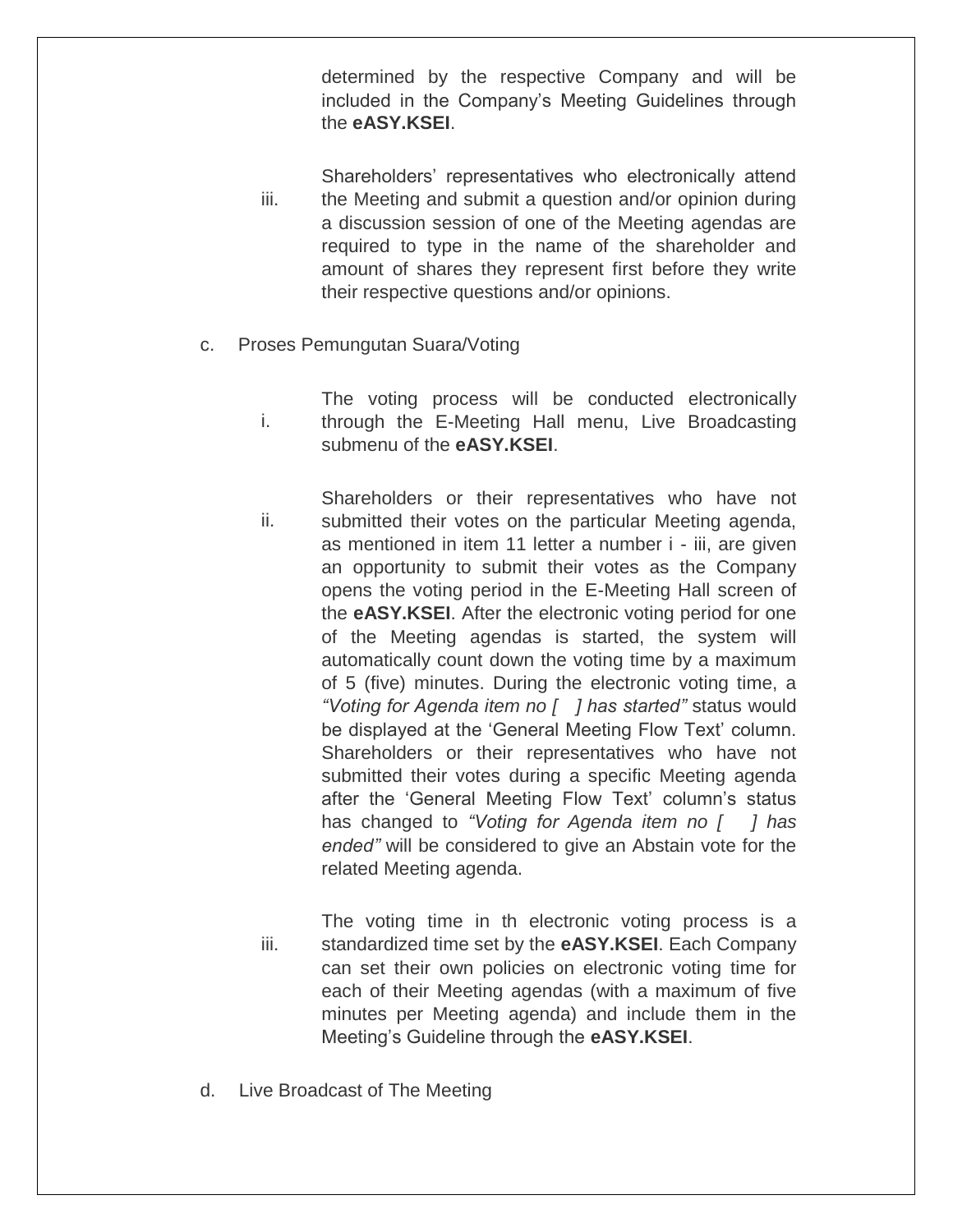i. Shareholders or their representatives who have been registered in the **eASY.KSEI** no later than the deadline mentioned on item 9 can watch the Meeting live via Zoom in webinar format by accessing the eASY.KSEI menu, submenu Tayangan RUPS in the AKSes facility [\(https://akses.ksei.co.id/\)](https://akses.ksei.co.id/).

ii. **Tayangan RUPS** has a capacity of 500 participants provided in a first come, first serve basis. Shareholders or their representatives who could not be accommodated in the Meeting's broadcast are still considered to have electronically attended the Meeting and their share ownerships and votes are still counted, as long as they have registered through the **eASY.KSEI**, as specified above in item 11 letter a number i - v.

iii. Shareholders or their representatives who only watch the Meeting through Tayangan RUPS but were not electronically registered as participants in the **eASY.KSEI**, as specified above in item 11 letter a number i - v, will not be considered as a legal participant and are not counted as part of the Meeting's quorum.

iv. Shareholders or their representatives who watch the Meeting through Tayangan RUPS can use the raise hand feature to submit questions and/or opinions during the discussion sessions for each of the Meeting agendas. Shareholders or their representatives can directly ask questions or voice their opinions if the Company has allowed and activated the allow to talk feature. Mechanisms for discussion on each of the Meeting agendas, including the use of the allow to talk feature in Tayangan RUPS are determined by the Company and included in the Meeting's Guideline through the **eASY.KSEI**.

v. Shareholders or their representatives are encouraged to use the Mozilla Firefox browser for the best experience in using the **eASY.KSEI** and/or Tayangan RUPS.

## Sidoarjo, 29 July 2021 **PT. PRIMA ALLOY STEEL UNIVERSAL Tbk Directors**